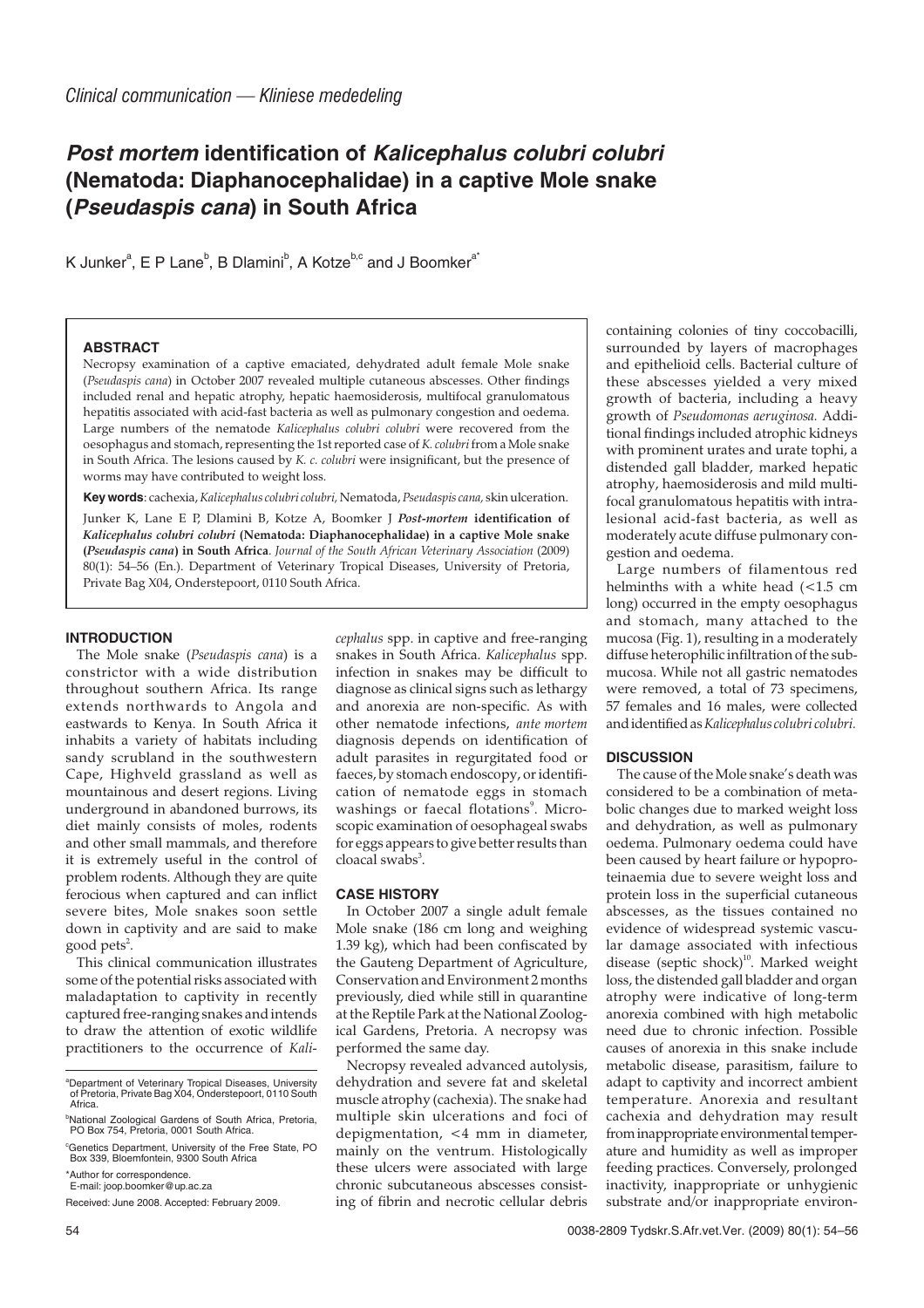

Fig. 1: **Kalicephalus colubri colubri attached to the gastric mucosa of Pseudaspis cana.**

mental temperature ranges may have played a role in the development of the cutaneous ulcers and abscesses<sup>5,11</sup>. *Pseudomonas* may have been a primary or secondary pathogen. It has been reported as one of the most common Gram-negative bacterial organisms associated with lesions in snakes<sup>11</sup> and commonly colonises burn wounds such as those caused by lying on heated pads<sup>8</sup>. Unfortunately, the hepatic granulomas were microscopic and not seen at necropsy so liver tissue was not submitted for further diagnostic evaluation of the acid-fast bacterial infection. Infections, usually with non-tuberculous mycobacteria, are seen sporadically in well managed reptile collections. Clinical disease, when it occurs, is generally chronic and progressive<sup>9</sup>. In this case, the infection was mild, confined to the liver, and probably of no clinical significance. Mycobacaterial infection in the snake represents no zoonotic risk to human handlers or keepers, but mycobacteria are ubiquitous in soil, and humans, particularly immune-suppressed individuals, may become infected from the same source as the reptile.

The infection with *K. c. colubri* did not cause significant inflammation in the oesophagus and stomach, but may have affected appetite and subsequently weight loss. *Kalicephalus*is one of the most common nematode genera parasitising snakes worldwide<sup>3,4,6</sup>. In South Africa, *K.c. colubri* has been reported from 6 different snake species, the Puff adder (*Bitis arietans*), the Red-lipped herald (*Crotaphopeltis hotamboeia*), the Brown house snake (*Lamprophis fuliginosus*), the Snouted cobra (*Naja annulifera*), the Mozambique spitting cobra (*Naja mossam-* *bica*) and the Short-snouted grass snake (*Psammophis brevirostris brevirostris*) 7 . *Kalicephalus c. colubri* has also been found in *P. cana* in Kenya<sup>14</sup>, in Puff adders in the Congo and in  $Zambia^{12,14}$  as well as in the Forest cobra (*N. melanoleuca*) in West Africa14. This is the 1st report of *K. c. colubri* from a Mole snake in South Africa. Despite the fact that not all the specimens present were collected, the intensity of *K. c. colubri* in *P. cana* was distinctly higher than that seen in free-ranging snakes in South Africa, where the highest intensity (40) was recorded from a Puff adder and the mean intensity of infection in the above-mentioned South African snakes ranged from 1 to 10 (ref. 6).

Reports on the pathology caused by *Kalicephalus* spp. are conflicting and the parasites' effect on the snakes seems to be strongly influenced by whether the hosts are free-ranging or held in captivity $4.9$ . *Kalicephalus inermis* caused acute enteritis with mild lesions in recently caught free-ranging Pit vipers (*Bothrops jacaraca*) in South America, but caseous enteritis associated with severe lesions in captive specimens that died at a serpentarium<sup>4</sup>. However, these vipers also had several other metazoan and protozoan parasites in the respiratory and gastrointestinal tract which probably contributed to their deaths. Stress associated with captivity may account for the fact that low parasite burdens were severely debilitating to captive snakes while only mild lesions were seen in heavily parasitised freeranging snakes<sup>4</sup>.

*Kalicephalus* spp. were found at necropsy in 9 different snake species that died at the Nairobi Snake Park<sup>3</sup>. While several of the snakes died of bacterial infections,

especially *Aeromonas* and *Pseudomonas,* in at least 1 of the snakes, *Kalicephalus* was judged to be the causative organism. Clinical signs associated with *Kalicephalus* infection were lethargy and anorexia, especially in cases where the oesophageal lesions were severe<sup>3</sup>. On the other hand, some of the snakes infected with *Kalicephalus* showed no hyperaemia or inflammation, similar to the current case where few histological changes were associated with the parasite.

Therefore, endoparasites might in themselves not necessarily be highly pathogenic, but the lesions caused by them can easily give rise to secondary bacterial infections<sup>13</sup>. Their demand on the host's resources could make the latter more susceptible to serious pathogens, as the outcome of an individual's reaction to an infectious agent is influenced amongst other factors by its energy resources<sup>1</sup>. Similarly, helminths are opportunistic parasites and a weakened immune system on the part of the host often results in increased intensities of infection. The comparatively high intensity of *Kalicephalus* seen in the Mole snake is attributed to the debilitating effect of the multiple cutaneous abscesses and the snake's poor body condition.

In conclusion, the case presented here highlights the need for parasitological screening of newly captive snakes, as well as those placed in quarantine. While faecal examination is the most commonly used procedure for the non-invasive detection of helminth infection, the proposed higher efficiency of oesophageal swabs when compared with the former<sup>3</sup> would warrant investigation as an additional diagnostic tool.

## **ACKNOWLEDGEMENTS**

This communication arises from necropsy samples collected as part of a research project (07/17) at the National Zoological Gardens: 'Helminth parasites found during *post mortem* examinations at the National Zoological Gardens of South Africa'. The first author is supported by a University of Pretoria Post-doctoral Fellowship grant.

### **REFERENCES**

- 1. Bush A O, Fernandéz J C, Esch G W, Seed J R 2001 *Parasitism: The diversity and ecology of animal parasites* (1st edn). University Press, Cambridge: 20–21
- 2. Branch B 1998 *Field guide to snakes and other reptiles of southern Africa* (3rd edn). Struik, Cape Town
- 3. Cooper J E 1971 Disease in East African snakes associated with *Kalicephalus* worms (Nematoda: Diaphanocephalidae). *Veterinary Record* 89: 385–388
- 4. Fernandes Grego K, Gardiner C H, Cato-Dias, J L 2004 Comparative pathology of